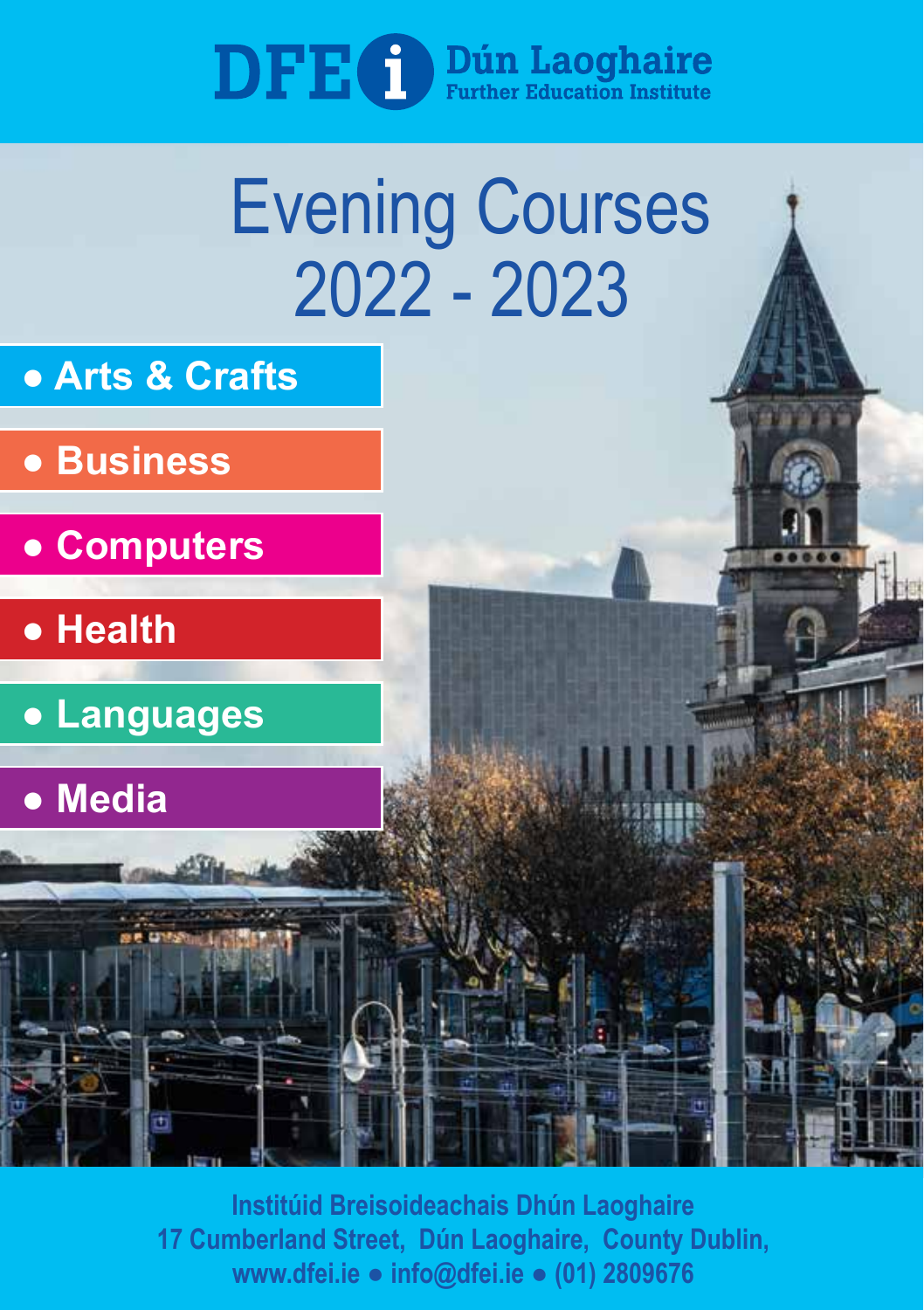| <b>Evening Course Areas:</b>        | <b>Pages</b> |
|-------------------------------------|--------------|
| <b>Conditions of Enrolment/GDPR</b> | 3            |
| <b>Arts &amp; Crafts</b>            | 4 - 6        |
| <b>Business</b>                     | 6            |
| <b>Computers</b>                    | 7            |
| <b>Health</b>                       | 8            |
| <b>Languages</b>                    | $9 - 10$     |
| <b>Media</b>                        | 10           |

| <b>Which Course . Which Evening</b> |        |                                    |    |  |
|-------------------------------------|--------|------------------------------------|----|--|
| <b>Monday</b>                       |        | Tuesday                            |    |  |
| <b>Basket Making</b>                | page 4 | <b>Creative Writing</b><br>page 10 |    |  |
| <b>Beauty: Make-up Artistry</b>     | 8      | Dog Grooming                       | 4  |  |
| <b>Beekeeping</b>                   | 4      | Electronics                        | 7  |  |
| <b>Bicycle Maintenance</b>          | 4      | <b>Fashion/Soft Furnishings</b>    | 5  |  |
| <b>Computers</b>                    | 7      | <b>Folklore</b>                    | 5  |  |
| <b>Counselling Skills</b>           | 8      | French                             | 9  |  |
| <b>Creative Writing</b>             | 10     | Guitar                             | 5  |  |
| <b>Digital Marketing</b>            | 7      | Irish (Introduction)               | 9  |  |
| <b>Electronics</b>                  | 7      | <b>Italian</b>                     | 9  |  |
| English                             | 4, 9   | Japanese                           | 10 |  |
| Gardening                           | 4, 5   | <b>Pilates</b>                     | 8  |  |
| <b>Mindfulness</b>                  | 8      | <b>Psychology Introduction</b>     | 8  |  |
| Oil and Acrylic Painting            | 5      | <b>Tax and Family Finance</b>      | 6  |  |
| Photography (Digital)               | 5      | <b>Water Colour Painting</b>       | 6  |  |
| <b>Python Programming</b>           | 7      |                                    |    |  |
| Radio Podcasting                    | 10     |                                    |    |  |

Silk Painting and Batik 5 Spanish 10 Stock Market Investment 6 Tai Chi 8 Woodwork 6



17 Cumberland Street Dún Laoghaire Co Dublin

Tel: (01) 2809676 eMail: info@dfei.ie Web: www.dfei.ie

© 2022 DFEI All rights reserved.

.The information in this brochure is accurate at time of publication. However, DFEi reserves the right to amend, restructure or cancel any course or class where circumstances necessitate such action.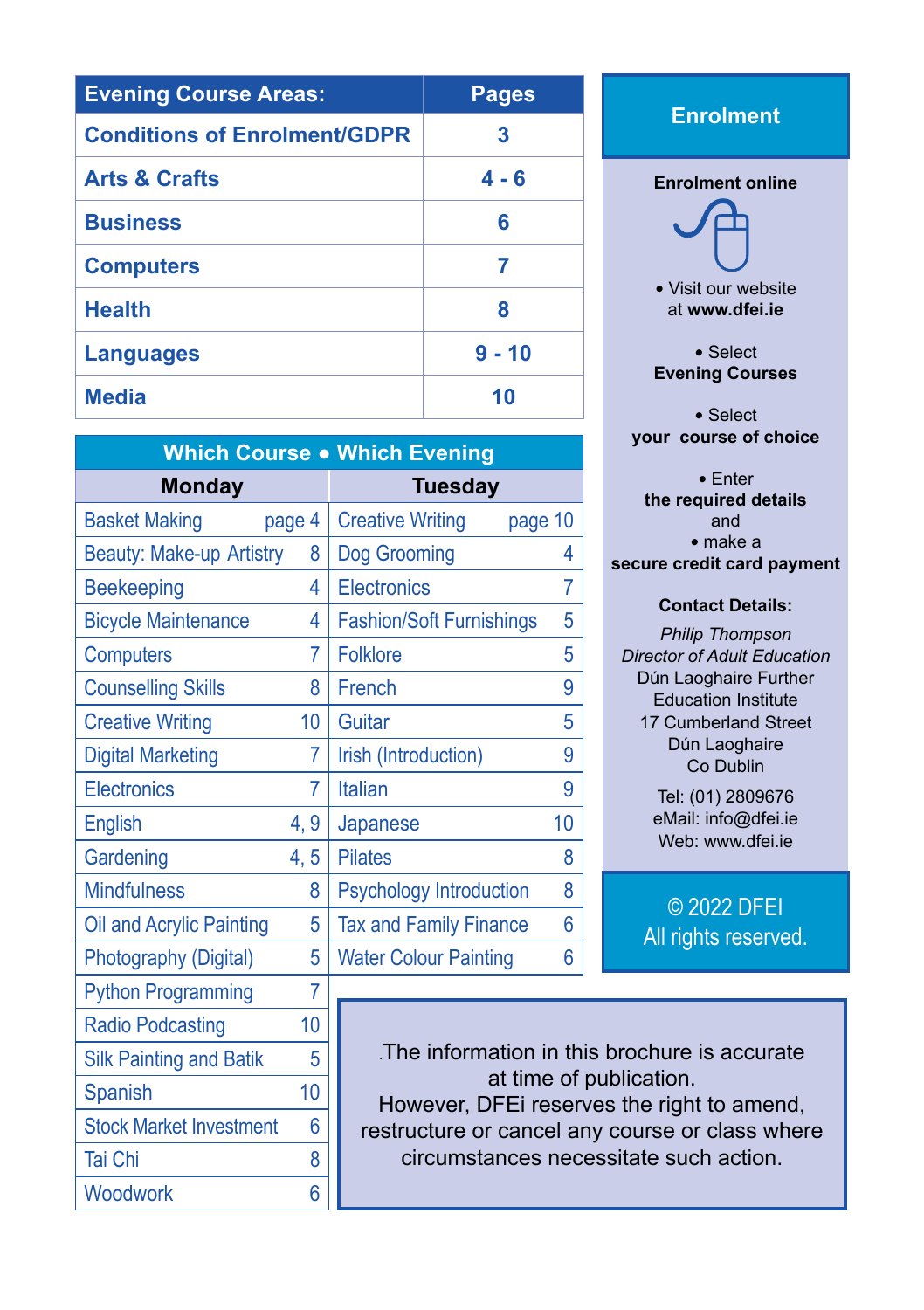# **Conditions of Enrolment**

- Fees must be paid in full on enrolment on-line.
- For a course to commence it is necessary to enrol a minimum number of applicants. If the required number is not attained, the course will be cancelled. Applicants will be notified and a full fee refund will be processed.
- All courses must remain viable and self financing, therefore, no refunds will be made, under any circumstances, once a course has commenced. Once a course commences, participants cannot defer their place on that course to another term.
- A cancelled class will usually be rescheduled to the week following the last class of the course. When this is not possible another date will be selected.
- It is the responsibility of the applicant to inform themselves of the course commencement date, content, course duration etc.
- Fees are for tuition and exams except where otherwise indicated. (Some validating bodies charge separate registration/examination fees).
- Fees do not cover the cost of materials unless stated.
- The policy of DDLETB is that all applicants must be at least 18 years of age at the time of enrolment.

# **General Data Protection Regulation (May 2018)**

DFEI as an education provider complies with all **General Data Protection Regulation (GDPR)** regulations on the handling of personal data and the protection of that data.



**Transport:** DFEi is only minutes away from Dún Laoghaire and Salthill DART stations. The college is also served by the 7, 7a, 46A, 63, 75 and 111 bus routes.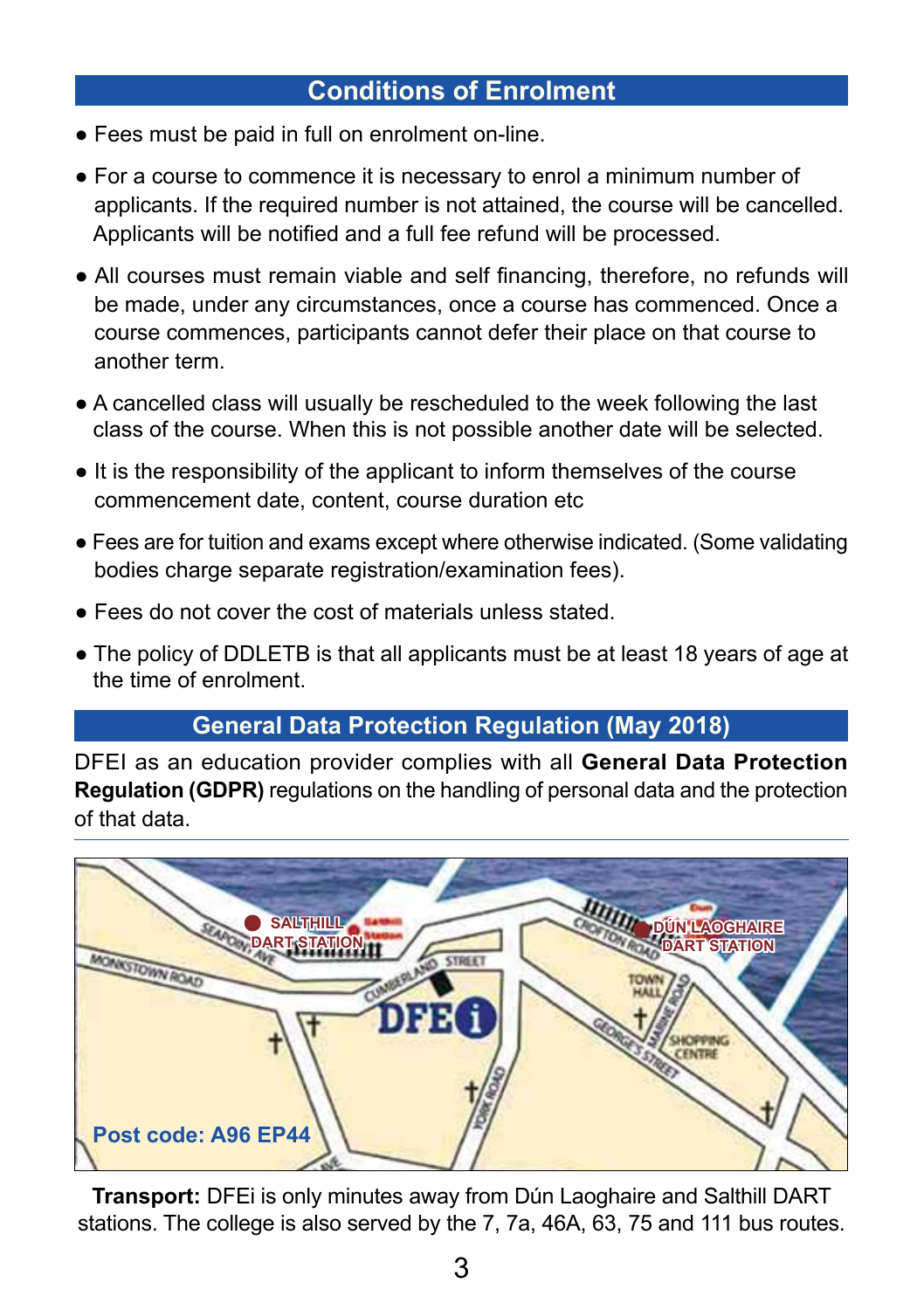# **Autumn Gardening 8 Weeks € 135 NEW Mon: 7.00-9.00pm Starts: 3<sup>rd</sup> Oct 2022 Code: ART 17**

**● Arts & Crafts**

**Basket Making and Willow Sculpture 8 Weeks € 140** 

Hands on basket making and willow sculpture course. Learn to build and create beautiful willow sculptures, baskets and garden features using traditional techniques with basket maker and artist Aoife Patterson. Materials supplied.

**Beekeeping 8 Weeks € 115** All you need to know about getting started in beekeeping. Managing the bees,

**Mon: 7.00-9.00pm Starts: 3<sup>rd</sup> Oct 2022 & 6<sup>th</sup> Feb 2023 Code: ART 09** 

the life cycle of the colony, bee diseases, treatments, feeding, swarm control and harvesting honey as a crop. Course delivered by a third generation beekeeper.

|  | $\frac{1}{2}$ $\frac{1}{2}$ $\frac{1}{2}$ $\frac{1}{2}$ $\frac{1}{2}$ $\frac{1}{2}$ $\frac{1}{2}$ $\frac{1}{2}$ $\frac{1}{2}$ $\frac{1}{2}$ $\frac{1}{2}$ $\frac{1}{2}$ $\frac{1}{2}$ $\frac{1}{2}$ $\frac{1}{2}$ $\frac{1}{2}$ $\frac{1}{2}$ $\frac{1}{2}$ $\frac{1}{2}$ $\frac{1}{2}$ $\frac{1}{2}$ $\frac{1}{2}$ |  | <b>TUUGANTU</b> |  |
|--|---------------------------------------------------------------------------------------------------------------------------------------------------------------------------------------------------------------------------------------------------------------------------------------------------------------------|--|-----------------|--|
|  |                                                                                                                                                                                                                                                                                                                     |  |                 |  |
|  |                                                                                                                                                                                                                                                                                                                     |  |                 |  |

Delivered to Cytech certificate standards by qualified mechanics from Hollingsworth Cycles. On completion students will be proficient in puncture repair, brake and gear maintenance, lubrication, cycling efficiency skills and safety etc.

|                  | Keep your dog in top condition. Reduce grooming fees by learning the essential skills<br>of regular maintenance, handling techniques and equipment use. A hands on course<br>working with students own dogs in weekly rotation from the second class onwards. |                     |  |
|------------------|---------------------------------------------------------------------------------------------------------------------------------------------------------------------------------------------------------------------------------------------------------------|---------------------|--|
| Tue: 6.00-9.00pm | Starts: 4th Oct 2022 & 7th Feb 2023                                                                                                                                                                                                                           | <b>Code: ART 23</b> |  |
|                  |                                                                                                                                                                                                                                                               |                     |  |
|                  | <b>English Literature Reading Group (NEW)</b>                                                                                                                                                                                                                 | 8 Weeks € 115       |  |
|                  | For occasional readers to bookworms. Learn the story behind the literary<br>classics, the social history of the time and some of the author's biographical                                                                                                    |                     |  |

classics, the social history of the time and some of the author's biographical details. Includes close reading, group discussions and film interpretations.

**Mon: 7.00-9.00pm Starts: 3<sup>rd</sup> Oct 2022 & 6<sup>th</sup> Feb 2023 Code: ART 03** 

# **DFEi is served by Buses 7, 7a, 46a, 63, 75, 111 and the DART**

Gardening in a healthy and sustainable way. Learn about soil, composting, garden design, preparing for winter, planting for Christmas and Spring. Vegetable and flower garden planning also covered. Course includes two garden visits.

**Mon: 7.15-9.15pm Starts: 3rd Oct 2022 & 6th Feb 2023 Code: ART 58 Bicycle Maintenance for Beginners 8 Weeks € 115 Mon: 6.00-8.00pm Starts: 3rd Oct 2022 & 6th Feb 2023 Code: ART 50 Dog Grooming 8 Weeks € 140**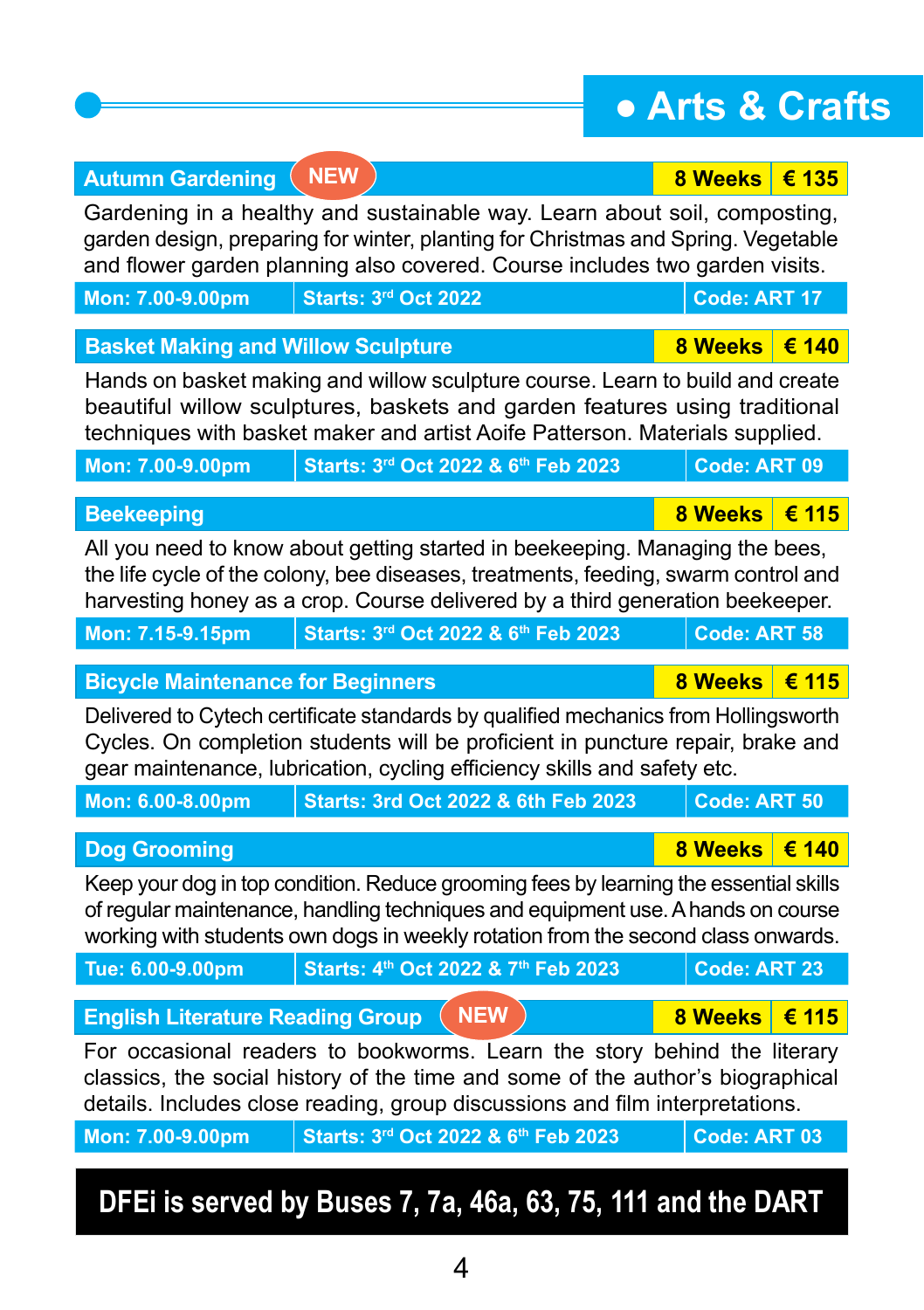| <b>Folklore of Ireland</b>                   |                                                                                                                                                                                                                                                                         | <b>8 Weeks</b>      | € 154 |
|----------------------------------------------|-------------------------------------------------------------------------------------------------------------------------------------------------------------------------------------------------------------------------------------------------------------------------|---------------------|-------|
|                                              | This course offers an insight into the rich heritage that is unique to Ireland It<br>covers Irish mythology legends folktales and customs unique to Ireland. The<br>course also covers folk medicine and includes a field trip (To be announced).                       |                     |       |
| Tue: 7.00-9.00pm                             | Starts: 4th Oct 2022 & 7th Feb 2023                                                                                                                                                                                                                                     | Code: ART 02        |       |
| <b>Fashion and Soft Furnishings</b>          | <b>NEW</b>                                                                                                                                                                                                                                                              | <b>8 Weeks</b>      | € 125 |
|                                              | The ideal course for those who wish to learn the skills of dressmaking and soft<br>furnishing. Both areas covered, subject to student choice. Following patterns,<br>design and developing skills to the finished article. Sewing machines are available.               |                     |       |
| Tue: 7.30-9.30pm                             | Starts: 4th Oct 2022 & 7th Feb 2023                                                                                                                                                                                                                                     | Code: ART 06        |       |
| <b>Guitar for beginners</b>                  |                                                                                                                                                                                                                                                                         | <b>8 Weeks</b>      | € 115 |
|                                              | Learning to play guitar the fast and easy way. Students will quickly develop a<br>good understanding of chords and strumming patterns which, can be applied to a<br>lot of lyrics across all music genres. Students will require a guitar and a plectrum.               |                     |       |
| Tue: 7.00-9.00pm                             | Starts: 4th Oct 2022 & 7th Feb 2023                                                                                                                                                                                                                                     | Code: ART 01        |       |
| <b>Oil and Acrylic Painting</b>              |                                                                                                                                                                                                                                                                         | <b>8 Weeks</b>      | € 115 |
|                                              | For painters of all levels. Students will be guided through all stages of work to produce<br>finished works of art. Work from still life, your photos or your imagination. Emphases<br>on creative rather than technical. Materials will be recommended at first class. |                     |       |
| Mon: 7.00-9.00pm                             | Starts: 3rd Oct 2022 & 6th Feb 2023                                                                                                                                                                                                                                     | <b>Code: ART 11</b> |       |
| <b>Photography - Introduction to Digital</b> |                                                                                                                                                                                                                                                                         | <b>8 Weeks</b>      | € 115 |
|                                              | Learn to master the basic functions of Digital Cameras. Photographic and<br>compositional techniques will also be covered. Photoshop will be introduced to<br>cover basic image adjustment, file management, preparing for printing etc.                                |                     |       |
| Mon: 7.30-9.30pm                             | Starts: 3rd Oct 2022 & 6th Feb 2023                                                                                                                                                                                                                                     | <b>Code: ART 13</b> |       |
| <b>Silk Painting and Batik</b>               |                                                                                                                                                                                                                                                                         | <b>8 Weeks</b>      | € 130 |
|                                              | It's easy and it's fashionable. Learn the amazing techniques of Batik, also known as<br>silk painting. Make your own 100% hand painted silk scarf or/and other decorative<br>pieces. Most materials included, delivered by artist/fashion designer.                     |                     |       |
| Mon: 7.00-9.00pm                             | Starts: 3rd Oct 2022 & 6th Feb 2023                                                                                                                                                                                                                                     | <b>Code: ART 24</b> |       |
| <b>Springtime Gardening (NEW)</b>            |                                                                                                                                                                                                                                                                         | 8 Weeks   € 135     |       |
|                                              | Prepare your garden for Spring-Summer growth. This course includes soil,<br>composting, essential tools, seed-sowing and transplanting fruit plants,<br>vegetables, herbs and herbaceous borders. Two garden visits included.                                           |                     |       |
| Mon: 7.00-9.00pm                             | <b>Starts: 6th Feb 2023</b>                                                                                                                                                                                                                                             | <b>Code: ART 14</b> |       |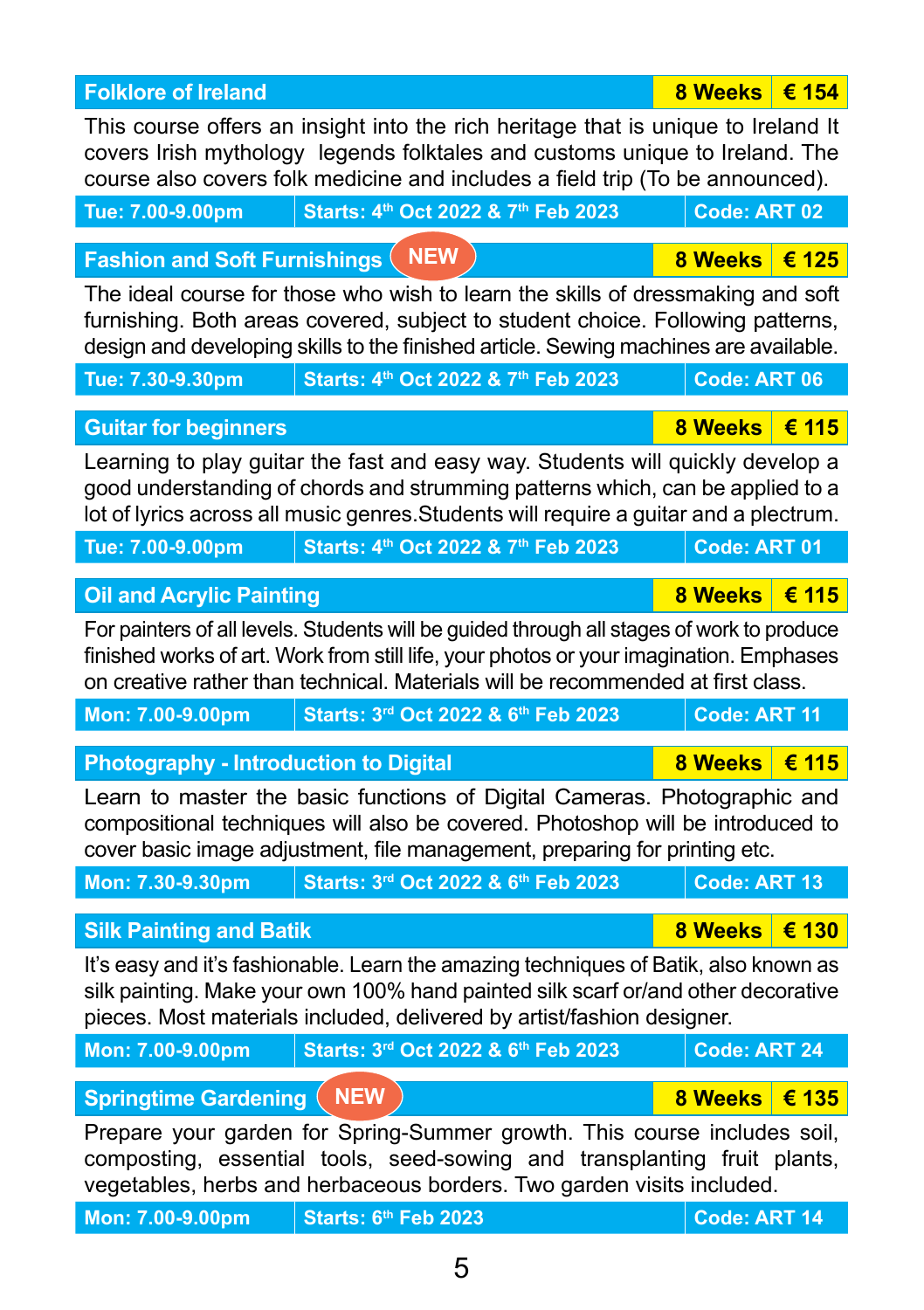# **Mon: 7.00-9.30pm Starts: 3rd Oct 2022 & 6th Feb 2023** Code: ART 19

**Successful Stock Market Investment 7 Weeks € 100 NEW**

Suitable for those who wish to fast track their understanding on how to become life-long successful investment traders. Includes developing strategies, fundamental analysis, leading to filtering out successful stock.

**Mon: 7.30-9.30pm Starts: 3<sup>rd</sup> Oct 2022 & 6<sup>th</sup> Feb 2023 Code: PRO 52** 

# **Tax and Family Finance 4 Weeks € 100**

Nervous about making a self assessment? Confused by all that tax jargon? This course is delivered by tax advisors. It will save you time and money. Book early as places are limited.

**Tue: 7.00-9.00pm Starts: 4th Oct 2022 & 7th Feb 2023 Code: PRO 07**

**Avoid Disappointment at www.dfei.ie**

# **Woodwork for Beginners 9 Weeks € 150**

This practical based course is designed for the absolute beginner and will deal with the use of tools and the making of basic wood joints. Each student will progress to complete a project to take home. Basic materials are provided.

creative self-expression through simple exercises and techniques. Delivered by Yara Lopes, a mature artist from Brazil. Content: watercolour painting from life and photos. **Tue: 7.00-9.00pm Starts: 4th Oct 2022 & 7th Feb 2023 Code: ART 03**

Learn the basics of water colour painting in a relaxed friendly atmosphere. Develop your

# **ENROL ONLINE NOW**

**Water Colours for Beginners 8 Weeks €130** 

**● Business**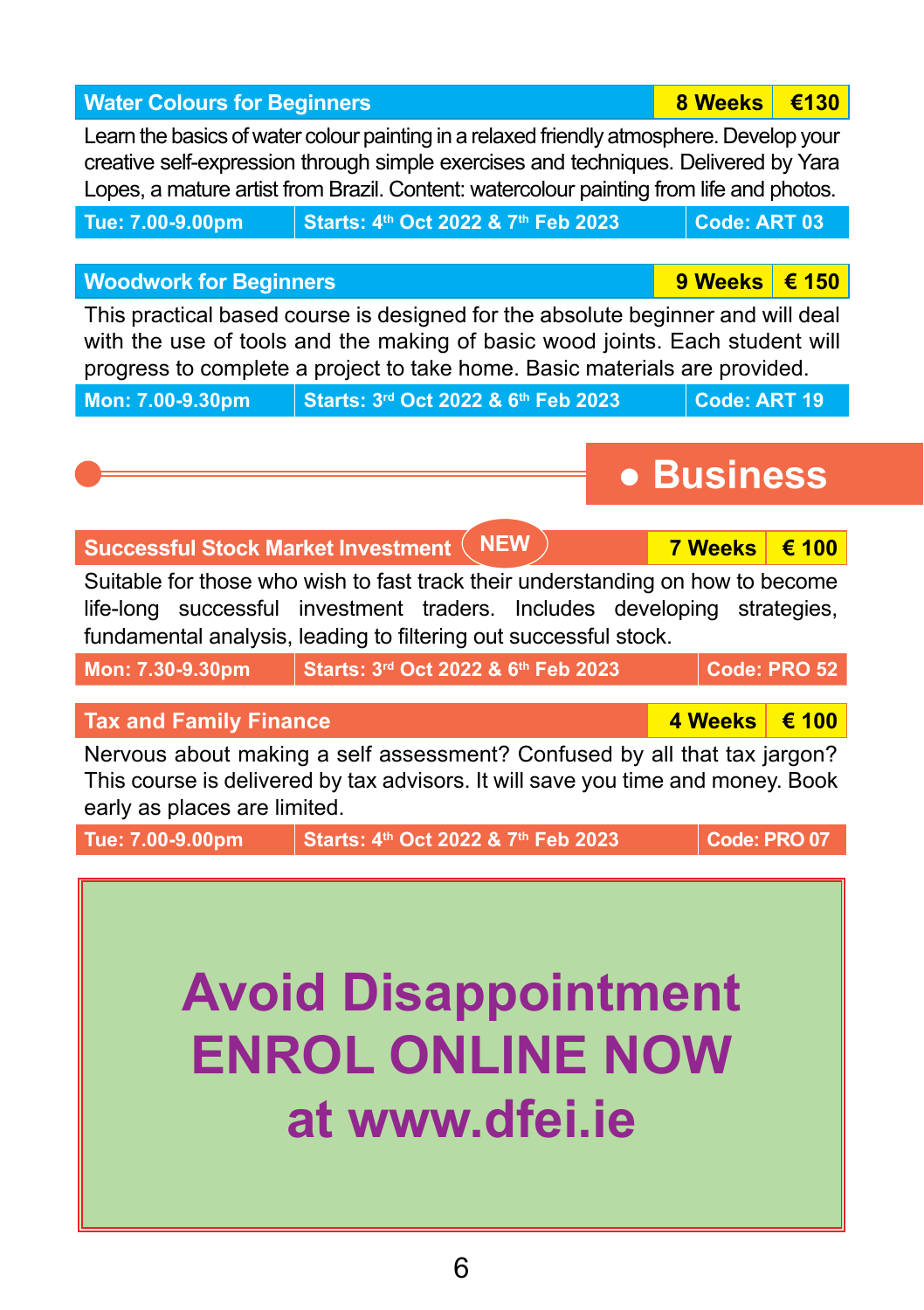# **Digital Marketing (eMarketing) 12 Weeks € 270** *QQI Level 5 (5N1364)* Don't get left behind, expose your business, club or organisation to the benefits of modern social media. Explore digital marketing and take the opportunity to plan a digital campaign for your business. Places are limited. **Mon: 7.00-9.30pm Starts: 3rd Oct 2022 & 6th Feb 2023 Code: PRO 50**  $\textsf{Computers}$  for the Digital Age (Stage 2)  $\textsf{NEW}$   $\textcolor{red}{\mathcal{P}}$   $\textcolor{red}{\mathcal{P}}$   $\textcolor{red}{\mathcal{P}}$   $\textcolor{red}{\mathcal{P}}$   $\textcolor{red}{\mathcal{P}}$   $\textcolor{red}{\mathcal{P}}$   $\textcolor{red}{\mathcal{P}}$   $\textcolor{red}{\mathcal{P}}$   $\textcolor{red}{\mathcal{P}}$   $\textcolor{red}{\mathcal{P}}$   $\textcolor{red}{\mathcal{P}}$   $\textcolor{red$ Suitable for those who have completed Stage1. Ideal for those who have a good basic level of computer skills and wish to improve their knowledge and competency. It covers PowerPoint presentation, hyperlinks and text formatting. **Mon: 7.00-8.15pm Starts: 3<sup>rd</sup> Oct 2022 & 6<sup>th</sup> Feb 2023 Code: COM 51 ● Computers Computers for the Digital Age (Stage 1) 9 Weeks € 100 NEW** A course for those without prior knowledge. It covers the essentials of digital age skills, using the World Wide Web in a practical way, keeping your information private and secure. Also covers file management and word processing. **Mon: 5.45-7.00pm Starts: 3<sup>rd</sup> Oct 2022 & 6<sup>th</sup> Feb 2023 Code: COM 05** Learn Programming with Python 3 - First Steps ( NEW *)* 9 Weeks <mark>< 250</mark> Learn Python 3 programming language with an experienced professional. It covers the essentials, including variables, data types, conditional processing, loops, use several IDEs and comply with coding styles and best practices **Mon: 6.00-9.00pm** <br>**Starts: 3<sup>rd</sup> Oct 2022 & 6<sup>th</sup> Feb 2023 Code: COM 19 Understanding Electronics - Learn theory through practice 9 Weeks € 150** An introduction to electronics, covering electricity, electrical units, magnetism and basic circuits. It will also cover the use of test equipment, integrated circuits, digital electronics and a brief intro to micro controllers. A college certificate is awarded. **Mon: 7.00-9.00pm Starts: 3rd Oct 2022 & 6th Feb 2023 Code: COM 52 Limited Car Parking**

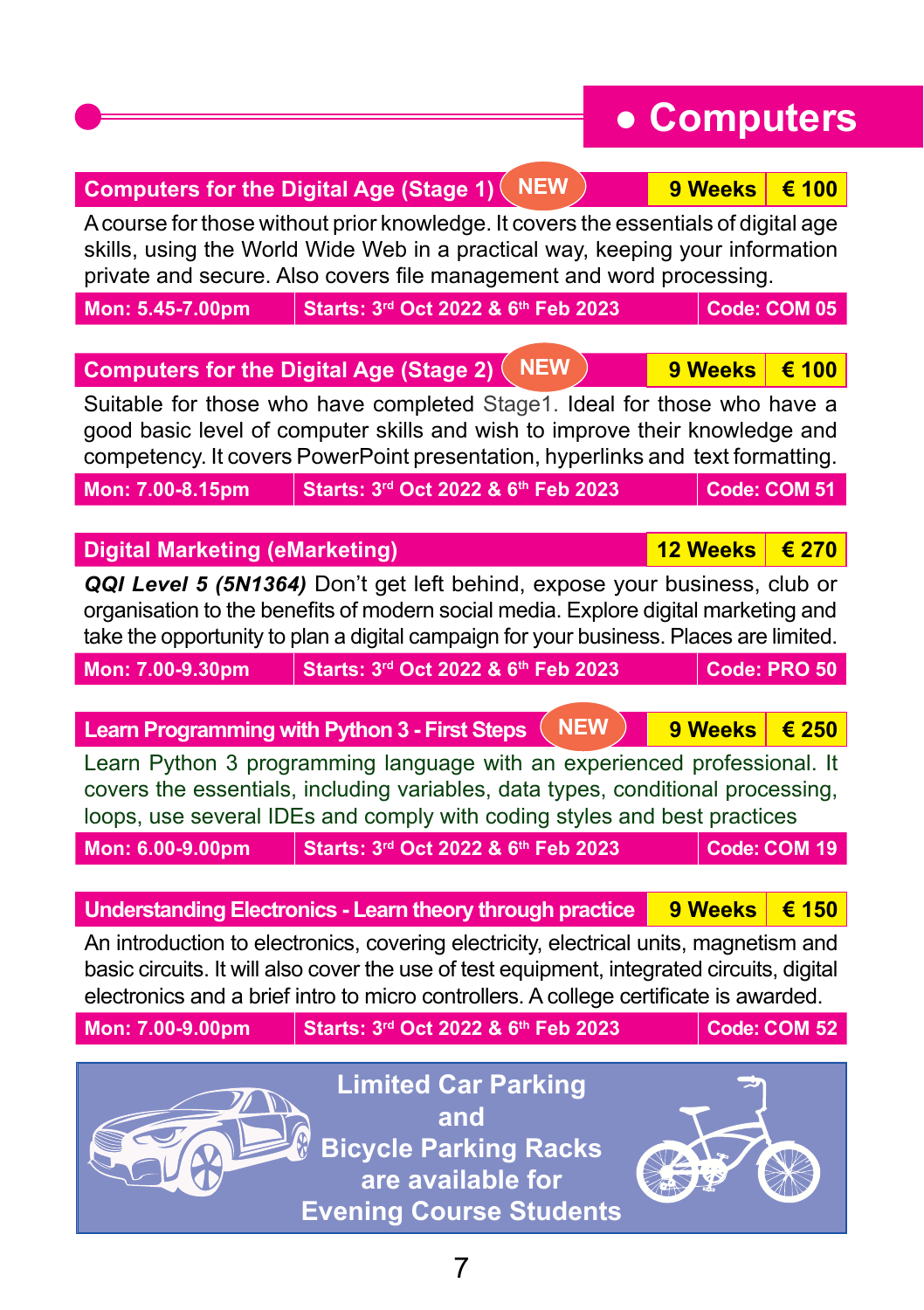**● Health**

**Beauty - Ultimate Professional Make-up Artistry 8 Weeks € 140** Learn the professional skills of day, evening and bridal make-up artistry. Eyes and brows enhancement. Iconic looks and current trends covered. This practical hand's on course will give you life-long skills or prepare you for work in the industry.

**Mon: 7.00-9.00pm Starts: 3rd Oct 2022 & 6th Feb 2023 Code: HEA 13**

### **Counselling Skills - Introduction 8 Weeks € 115**

Considering further training or a career in counselling? Acquire the techniques and listening skills, with particular emphasis on personal development and selfawareness. These are of value in our daily lives, relationships and the work place.

**Mon: 7.00-9.00pm Starts: 3rd Oct 2022 & 6th Feb 2023 Code: HEA 50**

## **Mindfulness Based Stress Reduction 8 Weeks € 120**

MBSR teaches methods of responding rather then reacting to the challenges of life. Exercises include the body scan, gently yoga and sitting meditation. Topics covered include increasing mindful awareness of body, thoughts, and emotions.

| Mon: 7.00-9.00pm | Starts: 3rd Oct 2022 & 6th Feb 2023 | Code: HEA 15 |
|------------------|-------------------------------------|--------------|
|                  |                                     |              |

### **Pilates 8 Weeks € 115 NEW**

Pilates is low-impact exercising that aims to achieve leaner muscles, stress relief, improved posture, injury prevention and improved balance. Floor mat and comfortable clothing required. A small towel for under head and water is optional.

**Tue: 7.15-9.15pm Starts: 4th Oct 2022 & 7th Feb 2023 Code: HEA 11**

## **Psychology - Introduction 8 Weeks € 115**

An ideal course to understanding yourself, others and the world you live in. Gain the experience from a psychological point of view. Covering areas from psychotherapy, eating disorders to personality disorders and the psychology of Advertising.

| Tue: 7.00-9.00pm | Starts: 4 <sup>th</sup> Oct 2022 & 7 <sup>th</sup> Feb 2023 | $\vert\vert$ Code: HEA 51 |
|------------------|-------------------------------------------------------------|---------------------------|
|                  |                                                             |                           |

| Tai Chi          |                                                                                                                                                                                                                                                    | 8 Weeks   € 100 |  |
|------------------|----------------------------------------------------------------------------------------------------------------------------------------------------------------------------------------------------------------------------------------------------|-----------------|--|
|                  | Suitable for beginners and improvers. This course will teach and practice the<br>basic techniques of Tai Chi helping students to relax the mind and body, develop<br>the ability to experience energy flow through their body. Floor mat required. |                 |  |
| Mon: 7.00-8.30pm | Starts: 3rd Oct 2022 & 6th Feb 2023                                                                                                                                                                                                                | Code: HEA 09    |  |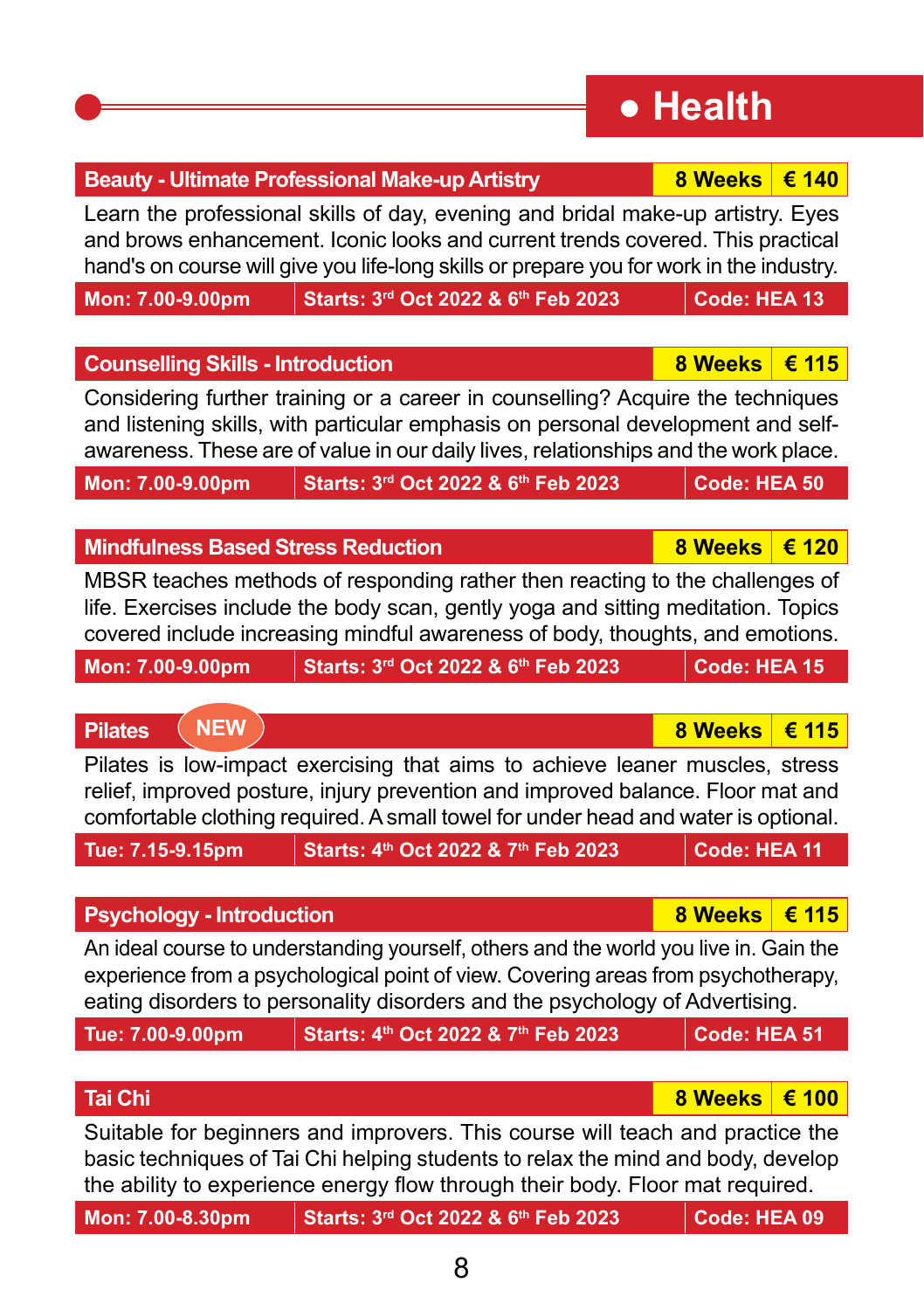# **● Languages**

# **French (Stage 1) 9 Weeks € 100** This course is suitable for absolute beginners. It places special emphasis on developing elementary conversational French, pronunciation, reading and writing skills. **Tue: 6.00-7.30pm Starts: 4th Oct 2022 & 7th Feb 2023 Code: LAN 05 French (Stage 2) 9 Weeks € 100** This course is suitable for those who have completed a beginner's course or equivalent. It will help to further develop their French to a level that will give them more confidence in speaking, vocabulary, grammar and writing. **Tue: 7.30-9.00pm Starts: 4th Oct 2022 & 7th Feb 2023 Code: LAN 06**

### **Irish - An Introduction 9 Weeks € 100 NEW**

For those who have forgotten the Irish they gained at school or have a basic level of the language. Classes are based on conversational and the written language at foundation level. This course is designed to rekindle a love of the language.

**Tue: 7.00-8.30pm Starts: 4th Oct 2022 & 7th Feb 2023 Code: LAN 10**

## **Italian for Beginners 9 Weeks € 100**

Taught with an emphasis on simple communication. Covering the fundamental grammatical structure for speaking and writing. Gain the skills while building on the vocabulary bases. Delivered by native speaker.

| Tue: 7.45-9.15pm | Starts: 4th Oct 2022 & 7th Feb 2023 | $\vert$ Code: LAN 11 |
|------------------|-------------------------------------|----------------------|
|                  |                                     |                      |

| The main focus is on speaking and listening through interaction with the teacher and |
|--------------------------------------------------------------------------------------|
| other students. Learn to talk about past events and things you like. Ask directions  |
| to find your way around when travelling in Italy.                                    |

**Italian Improvers 9 Weeks € 100**

| Tue: 6.15-7.45pm | Starts: 4th Oct 2022 & 7th Feb 2023 \ | Code: LAN 12 |
|------------------|---------------------------------------|--------------|
|------------------|---------------------------------------|--------------|

# **English as a Second Language - IELTS 12 Weeks € 158**

The International English Language Testing System (IELTS) is designed to help you work and study where English is the native language. Focused for every-day situations. Ideal for students from intermediate to advanced. Exam Fee not included.

| Mon: 6.00-7.30pm | Starts: 3rd Oct 2022 & 6th Feb 2023 | $\vert$ Code: LAN 02 |
|------------------|-------------------------------------|----------------------|
|                  |                                     |                      |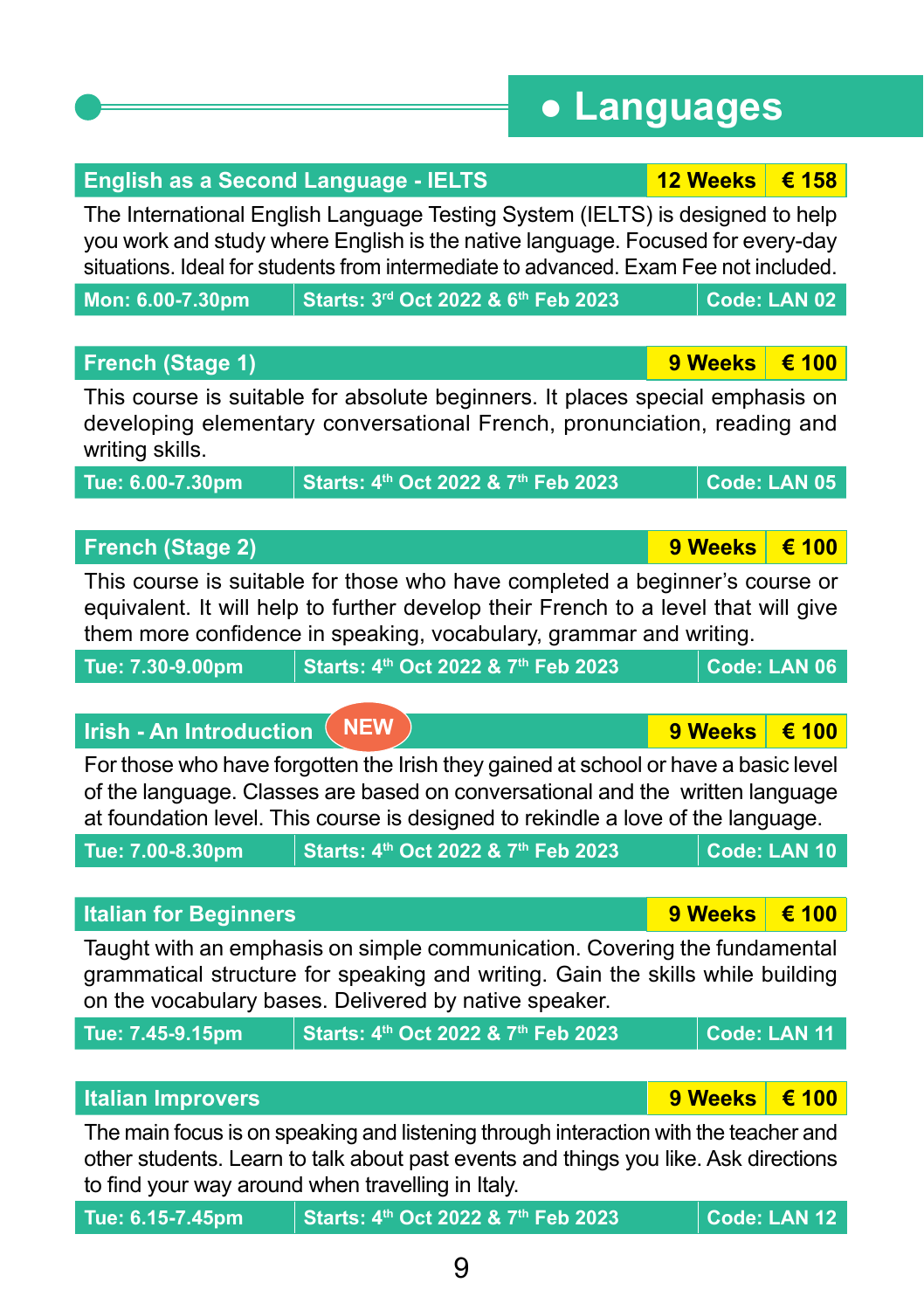| signs, and enjoy the culture, the atmosphere and your holiday.                                                                                                                                                                          |                                                                                                                                                                                                                                                                      |                |              |
|-----------------------------------------------------------------------------------------------------------------------------------------------------------------------------------------------------------------------------------------|----------------------------------------------------------------------------------------------------------------------------------------------------------------------------------------------------------------------------------------------------------------------|----------------|--------------|
| Tue: 7.00-9.00pm                                                                                                                                                                                                                        | Starts: 4th Oct 2022 & 7th Feb 2023                                                                                                                                                                                                                                  |                | Code: LAN 01 |
|                                                                                                                                                                                                                                         |                                                                                                                                                                                                                                                                      |                |              |
| <b>Spanish (Stage 1)</b>                                                                                                                                                                                                                |                                                                                                                                                                                                                                                                      | 9 Weeks        | € 100        |
| This course covers pronunciation and oral practice through real life conversations,<br>such as exchanging personal information, conversations in a shop, or a restaurant.<br>Also reading and writing short letters, texts are covered. |                                                                                                                                                                                                                                                                      |                |              |
| Mon: 6.15-7.45pm                                                                                                                                                                                                                        | Starts: 3rd Oct 2022 & 6th Feb 2023                                                                                                                                                                                                                                  |                | Code: LAN 13 |
|                                                                                                                                                                                                                                         |                                                                                                                                                                                                                                                                      |                |              |
| <b>Spanish (Stage 2)</b>                                                                                                                                                                                                                |                                                                                                                                                                                                                                                                      | <b>9 Weeks</b> | € 100        |
| For those who have completed Stage 1 or similar. Topics covered: asking for<br>directions, making a phone call, an appointment and plans with your friends.<br>Course book: Curso de Espanol para Extranjeros. ELE. Inicial 1 and 2.    |                                                                                                                                                                                                                                                                      |                |              |
| Mon: 7.45-9.15pm                                                                                                                                                                                                                        | Starts: 3rd Oct 2022 & 6th Feb 2023                                                                                                                                                                                                                                  |                | Code: LAN 15 |
|                                                                                                                                                                                                                                         |                                                                                                                                                                                                                                                                      |                |              |
|                                                                                                                                                                                                                                         |                                                                                                                                                                                                                                                                      | • Media        |              |
|                                                                                                                                                                                                                                         |                                                                                                                                                                                                                                                                      |                |              |
| <b>Creative Writing (Beginners)</b>                                                                                                                                                                                                     |                                                                                                                                                                                                                                                                      | <b>8 Weeks</b> | € 115        |
|                                                                                                                                                                                                                                         |                                                                                                                                                                                                                                                                      |                |              |
|                                                                                                                                                                                                                                         | Practise the craft of writing and learn how to create memorable characters,<br>devise a gripping plot, write believable dialogue, adjust the pace and focus of<br>your story. Classes in a relaxed, friendly environment with an experienced tutor.                  |                |              |
| Mon: 7.00-9.00pm                                                                                                                                                                                                                        | Starts: 3rd Oct 2022 & 6th Feb 2023                                                                                                                                                                                                                                  |                | Code: MED 01 |
|                                                                                                                                                                                                                                         |                                                                                                                                                                                                                                                                      |                |              |
| <b>Creative Writing (Improvers)</b>                                                                                                                                                                                                     |                                                                                                                                                                                                                                                                      | <b>8 Weeks</b> | € 115        |
|                                                                                                                                                                                                                                         | This course is aimed at writers who are familiar with the basics techniques of<br>character portrayal, narrative, tension building and show don't tell. Emphasis will be<br>on practising and developing those skills while also encouraging self editing expertise. |                |              |
| Tue: 5.30-7.30pm                                                                                                                                                                                                                        | Starts: 4th Oct 2022 & 7th Feb 2023                                                                                                                                                                                                                                  |                | Code: MED 02 |
|                                                                                                                                                                                                                                         |                                                                                                                                                                                                                                                                      |                |              |
| <b>Radio Podcast Skills for Beginners</b>                                                                                                                                                                                               | <b>NEW</b>                                                                                                                                                                                                                                                           | <b>8 Weeks</b> | € 130        |
|                                                                                                                                                                                                                                         | This course covers how to record effective interviews/chats/anecdotes using the<br>Audacity Podcast package. Freeware packages will also be used to ensure access<br>when the course finishes. Classes take place in a professional recording studio                 |                |              |
| Mon: 7.00-9.00pm                                                                                                                                                                                                                        | Starts: 3rd Oct 2022 & 6th Feb 2023                                                                                                                                                                                                                                  |                | Code: MED 03 |

**Japanese 8 Weeks € 115**

Learn everyday greetings, politeness and customs for survival during your visit to Japan. Learn the basics to ask directions, order at the bar/restaurant, read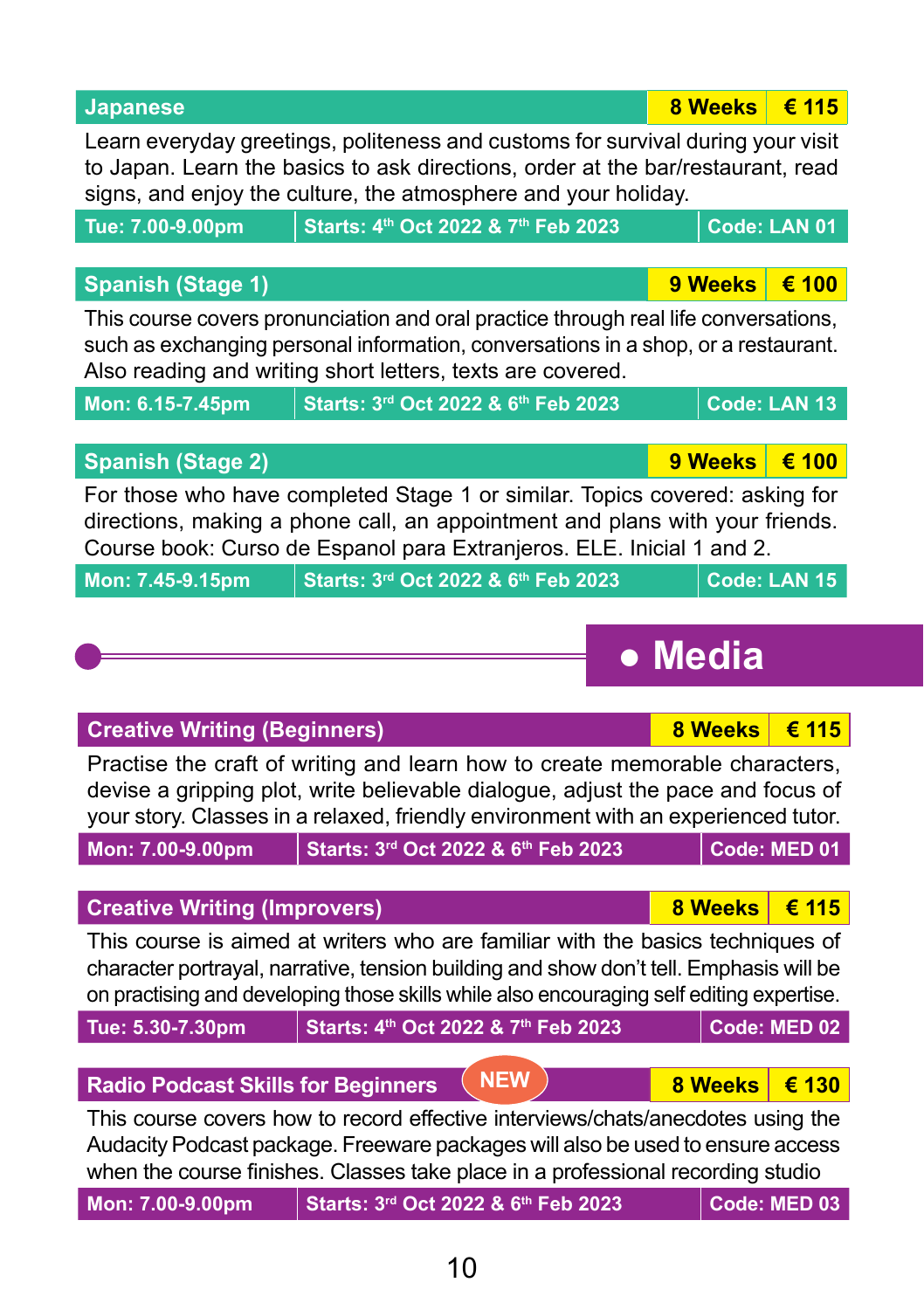# *DFEi Full Time Day Course Prospectus 2022 - 2023 NOW AVAILABLE*